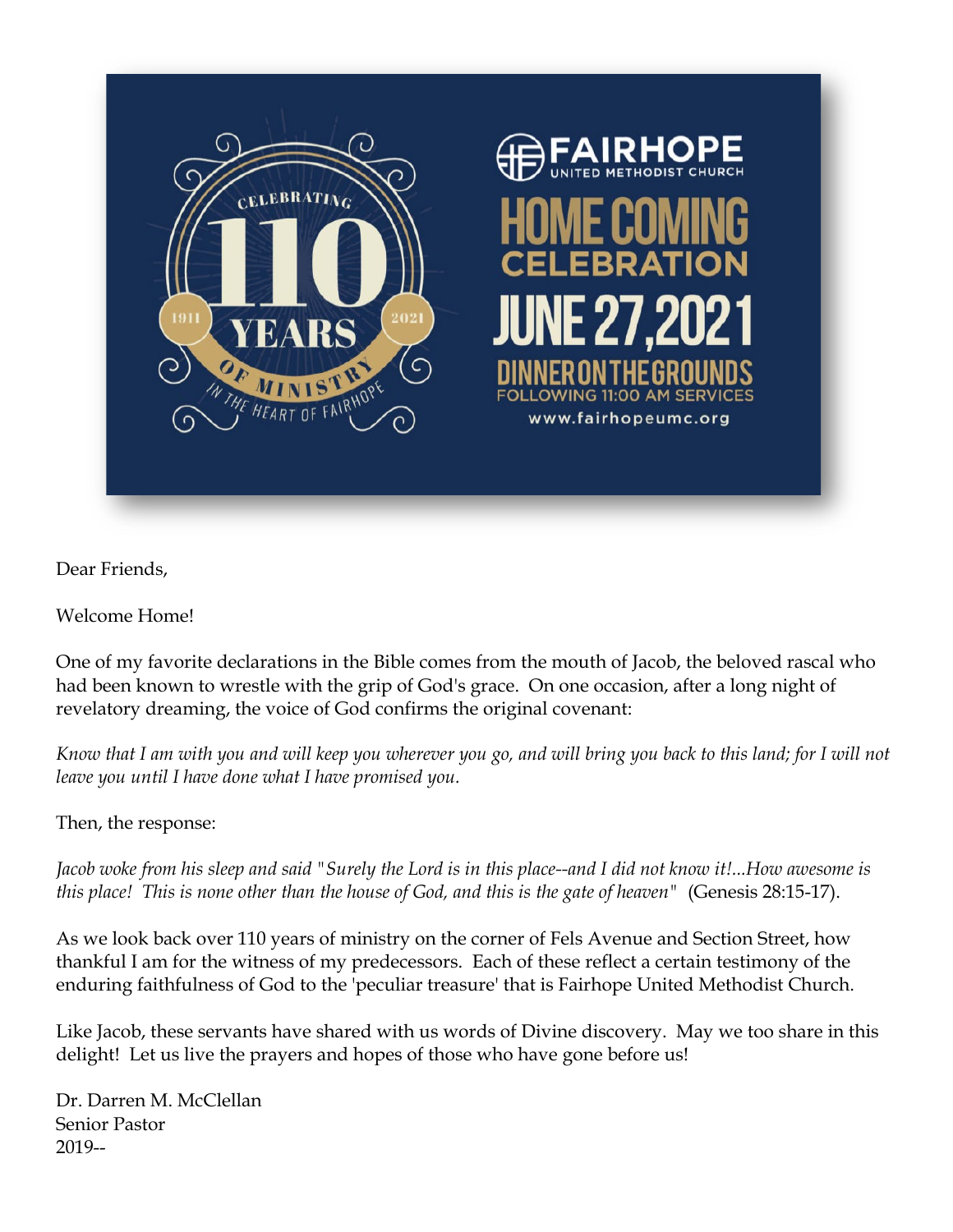

## **Homecoming 2021**

The five members of The Calhoun Family arrived in Fairhope in early June of 1975. We were met, at the church parsonage, and warmly greeted by a large group of youth from the church. Little did we know that two members of that youth group would become our daughters-in- law.

This was my second time to be in Fairhope. Some years before, when returning home from Gulf Shores, Ann and I had followed Scenic Route 98 which brought us by the church and through down town. On that day, we had no clue that one day Fairhope would be our home. For six years I had the privilege of serving as pastor of The Fairhope United Methodist Church. In 2001, upon retirement, we chose to return to Fairhope. Actually, we have now lived in Fairhope longer than any other place.

The Fairhope UMC and the Community have been a vital part of our lives. Our daughter was confirmed at the altar of the church. Our two sons and three of our grandchildren were married at the altar of FUMC. Most of our grandchildren and great grandchildren have been baptized at the altar of the church.

The five Calhouns, who arrived in Fairhope forty-six years ago, have now increased to thirty-four. Of that number, twenty-seven are residents of Fairhope today. While not all are members of FUMC, most are related to the church through Sunday worship and/or service.

To God be the glory for His grace and goodness!

Prayer: Loving and merciful God, we give thanks for your grace that has empowered and enables Fairhope United Methodist Church to be a shining light in this community for one hundred ten years.

We give thanks for the faith, commitment and sacrifice of those who have gone before us bringing us to this special day of celebration.

We pray for our fevered world and nation. We ask for your wisdom and guidance for the United Methodist Church and, most especially, Fairhope United Methodist Church as we navigate the uncharted waters of the future.

In the Name of Jesus. Amen

William E. (Bill) Calhoun 1975-1981

………………………………………………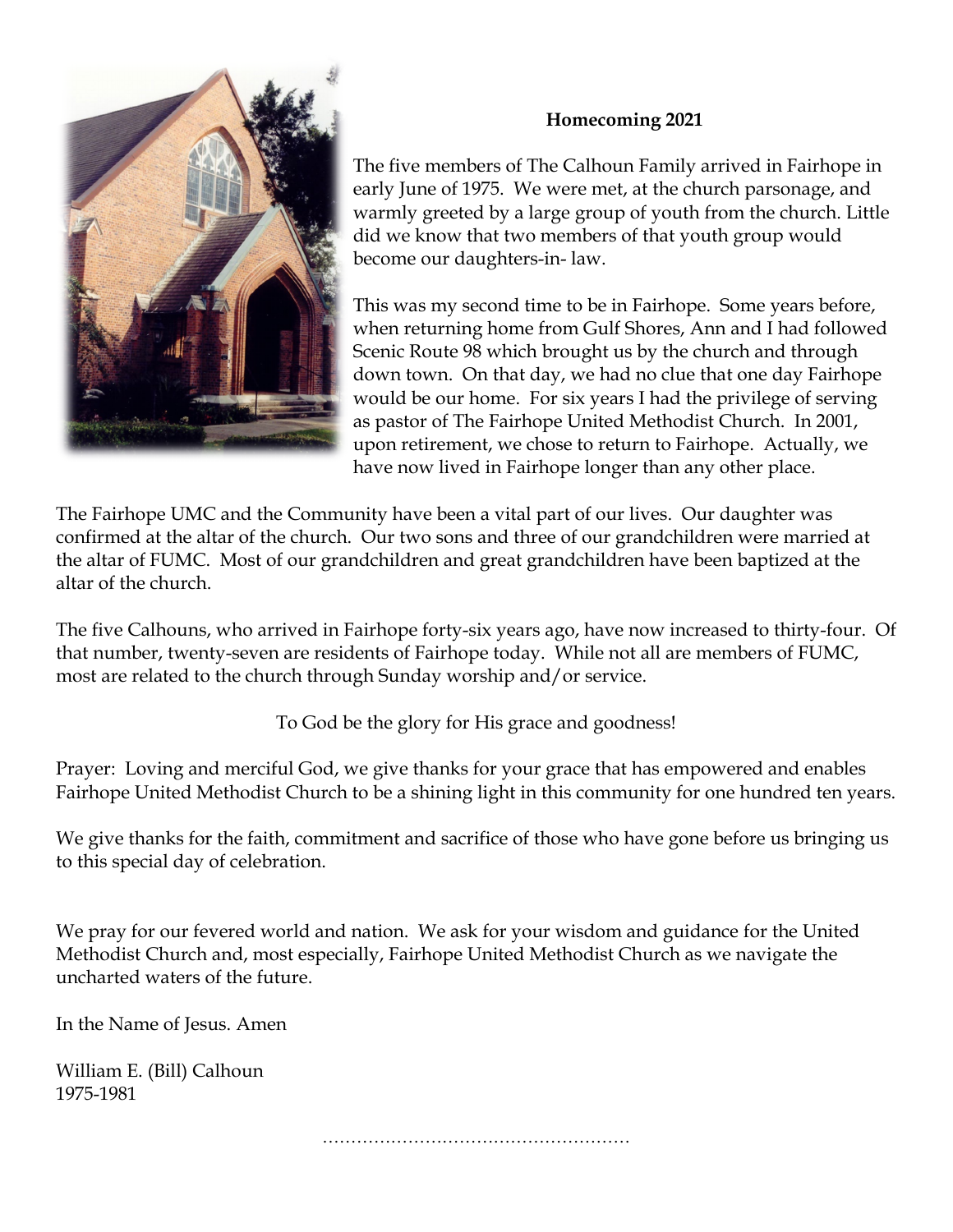Prayer for Homecoming…

Lord, we want to pray believing.

You said that if we seek, we will find, if we knock, it will be opened We pray now, believing that our words are not wasted and that there is power in our faith:

that You do make us new again, that You do help us begin again, that You do give us the strength to tackle tasks ahead of us this week. that You do give us the grace to love others, even those who offend us or we find offensive.

What power there is in Your presence, in prayer, in faith.

Thank You for the ways you do lead us

 through every shadowy valley in which we tend to become lost, through every sticky web in which we can become so easily entangled, through every difficult passageway in which we feel squeezed and hurt, through every complex and confusing circumstance of this complicated life.

We do not pray that You will hear our prayers, for You are omnipresent and always hear us.

We do not pray that You will act,

for You are always at work to sustain life and to give good gifts to Your children.

Rather we ask for the faith to believe and receive, to see how You are giving us what is good, to understand ways You are helping us through every circumstance in which we find ourselves. We pray believing that Your guidance and goodness are here to be received, even as we ask.

………………………………………………………………

Marcus Smith Senior Pastor 1981-1986

O Holy Spirit, you brought the Church to birth on Pentecost and empowered the apostles and the saints through the ages to be about the continuing mission of the Lord Jesus. In times of division in the Church, you brought reconciliation and unity. When the Church had its victories, it was through your power and grace. And through it all, you kept the vision of our Lord Jesus Christ ever brilliant before your Church. Come now, as we celebrate 110 years of your activity in and through our beloved church family, and empower and unite us to be about our mission of "casting the light of Jesus into our world." For our church's past failures of faith and love, we ask forgiveness. For the times when our faith and obedience brought victories, we give you all the glory. And we invoke your life-giving presence as we follow your lead into a future we can only imagine. In the name of Jesus our Lord we pray. Amen.

Joseph H. Bullington, Jr. Senior Pastor 1994-2009